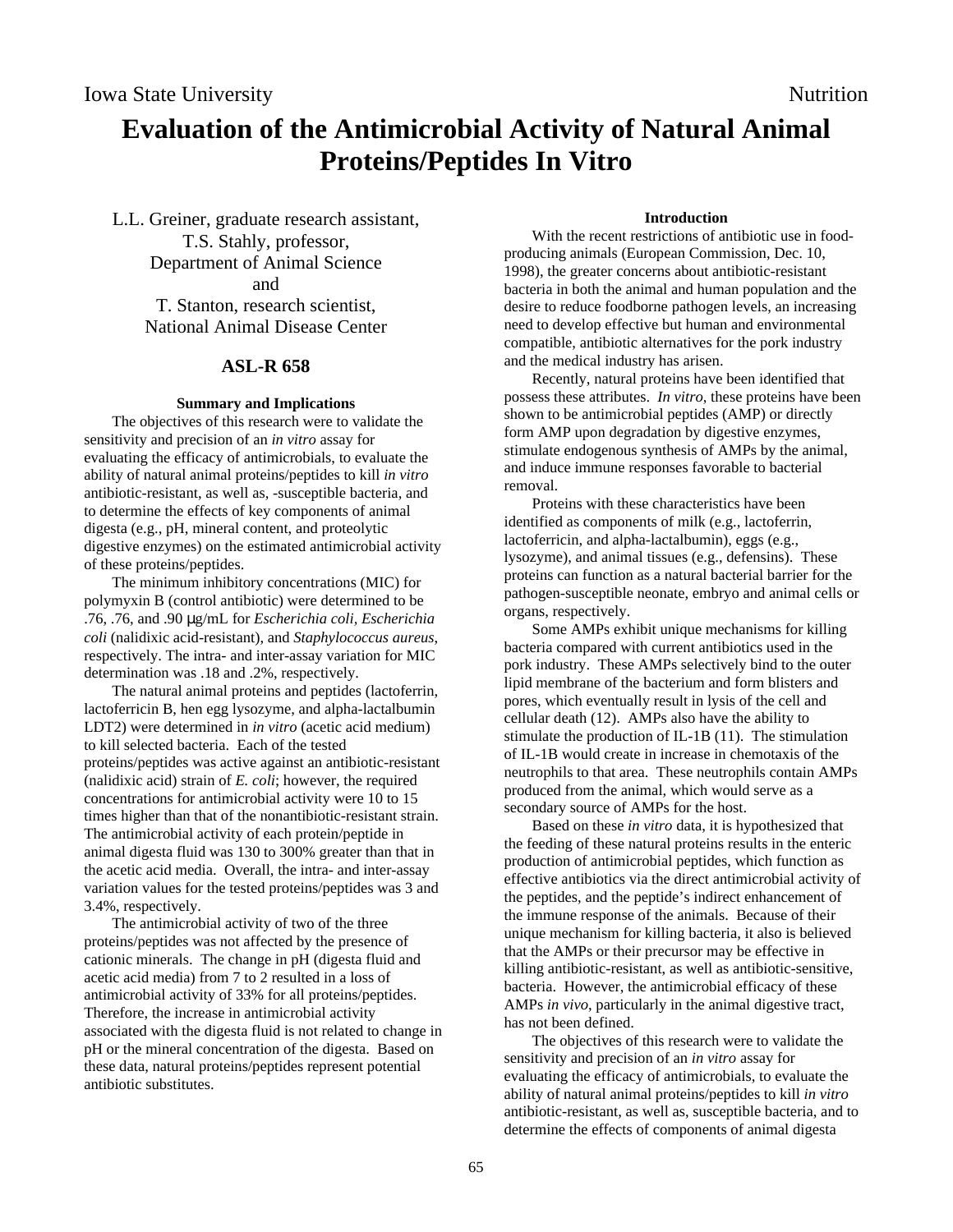(e.g., pH, mineral content, and proteolytic digestive enzymes) on the estimated antimicrobial activity of these proteins/peptides.

## **Materials and Methods**

*Antimicrobial Activity Assay*

A radial diffusion assay (8) was used. Briefly, bacteria were grown overnight for 18 h at 37°C in trypticase soy broth (TSB). Midlogarithmic phase organisms were used by inoculating TSB with the growing bacteria for an additional 3 h at 37°C. The bacteria were centrifuged and washed in cold 10 mM sodium phosphate buffer (NAPB, pH 7.4) and resuspended in cold NAPB to achieve an optical density (620 nm) of  $5 \times 10^7$  colony forming units (CFU)/mL. A volume containing  $1 \times 10^6$  bacterial CFU was added to 10 mL of melted sterile agarose (10 mM NAPB, 3 mg TSB, 1% w/v of low electroendosmosis-type agarose, and .02% v/v Tween 20). After vortexing the bacteria with the agar, the agar was poured into a  $100 \times 15$ -mm petri dish.

A 3-mm-diameter gel punch was used to make 12 evenly spaced wells in solidified agar medium. The punch was sterilized between plates to prevent surface contamination. Five  $\mu$ L of test or control fluid was added to each well. The plates were incubated for 3 h at 37°C, and then overlaid with 10 mL of sterile agar (6% w/v TSB and 1% w/v low electroendosmosis-type agarose).

After a 12-h incubation at 37°C, the diameter of the clear zone surrounding the wells was measured with a 10  $\times$  measuring magnifier that contained a metric scale scribe in .1-mm increments. The diameter of clearing (clearance zone) was expressed in units  $(.1 \text{ mm} = 1 \text{ U})$  minus the diameter of the well.

# *Evaluation of the Sensitivity and Precision of the Antimicrobial Activity Assay*

Each protein/peptide and the control antibiotic was added to the diluent of choice (acetic acid or digesta) in 5 serial two-fold dilutions (Table 1). These dilution concentrations were determined to give a linear change in the total diameter clearance.

A regression equation was developed from the serial dilutions by plotting the known concentrations of a protein/peptide that was added to the fluid versus the respective clearance zones. The regression equation was then used to determine the minimum inhibitory concentration (MIC) for each protein/peptide tested.

The intra-assay variations for MIC estimates were determined by analyzing three samples of each protein/peptide/antibiotic dilution and determining the MIC from each sample (three MIC values/day for each protein/peptide/antibiotic). The inter-assay variation was determined by analyzing the three samples of each protein/peptide dilution on each of four consecutive days.

#### *Bacteria*

Two antibiotic-sensitive bacteria, a gram-negative (*Escherichia coli*) and a gram-positive (*Staphylococcus aureus*) bacteria were used to evaluate the efficacy of activity of the selected proteins/peptides. In addition, an antibiotic-resistant bacterium (*Escherichia coli* – nalidixic acid resistant) was evaluated.

Thad Stanton of the National Animal Disease Center (Ames, IA) donated the antibiotic susceptible strains of *E. coli* and *S. aureus*. Karl Dawson of Alltech (KY) donated the non-isogenic *Escherichia coli –* nalidixic acid resistant strain. Prior to usage, the bacteria were stored in an -80°C freezer.

When using the nalidixic acid-resistant bacteria, 80 µg of nalidixic acid was added to the culture tubes during growth, and 2 µg of nalidixic acid was added to each 10 mL tube of low electroendosmosis-type agarose.

#### *Animal Digesta Collection and Recovery*

Digesta fluid was collected from 250-pound pigs killed at the Iowa State University Meat Lab. Prior to slaughter, the pigs had been self-fed a fortified cornsoybean meal diet and were removed from feed 2 h prior to digesta collection. The pigs used in the collection had not been administered (orally or injected) antimicrobial agents for an extended length of time. The fluid was collected from the duodenum and jejunum of the pig and pooled into one sample. The contents were centrifuged at  $10,000 \times g$  for 20 min. The supernatant was collected and then centrifuged again. This procedure was repeated one additional time. The supernatant was then placed in a sterile syringe and filtered through a series of filters (5, .45, and .2  $\mu$ m) and then placed into sterile polypropylene tubes.

For analysis of the activity of the proteins/peptides/antibiotic in the digesta fluid, the proteins/peptides/antibiotic were added to the digesta at a known level prior to centrifugation. The antimicrobial activity from the digesta was then compared with the same protein/peptide/antibiotic activity in acetic acid. To ensure that the peptide activity was not diminished during processing, known concentrations of each protein/peptide/antibiotic was added to processed digesta fluid and then tested for antimicrobial activity compared with the other digesta samples.

#### *Proteins/Peptides/Antibiotic*

Lactoferrin was received from DMV International Nutritionals (Fraser, NY). Lactoferricin B and the alphalactalbumin peptide, LDT2 (9), were synthetically developed by Biopeptide Co., LLC (San Diego, CA). Hen egg lysozyme was purchased from Sigma (St. Louis, MO), as well as, the antibiotic control, polymyxin B.

Efficacy of AMP were evaluated for their MIC *in vitro* when placed in acetic acid, acetic acid with various changes reflecting that in the digesta (e.g., pH and mineral composition), and in swine digesta.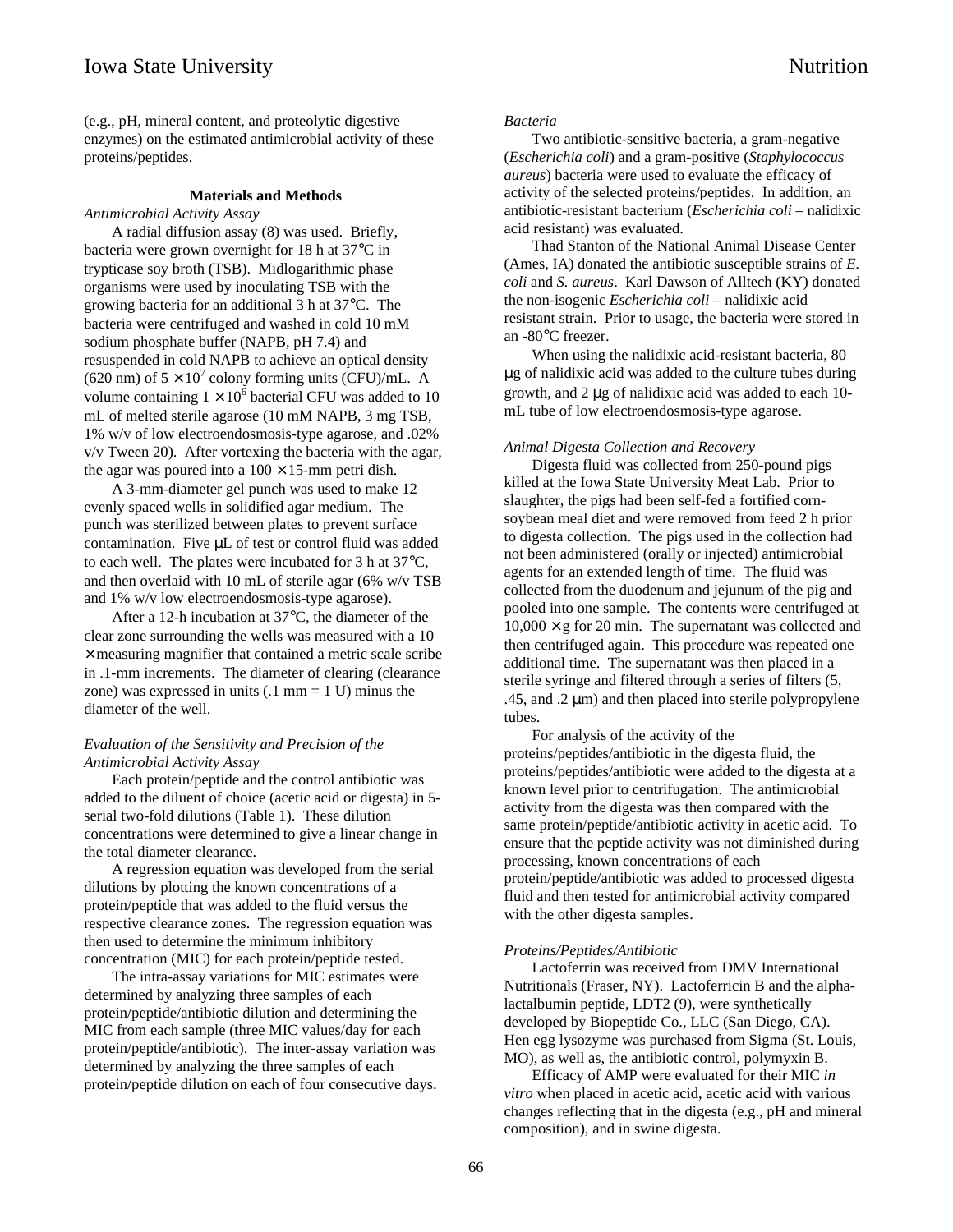## *Effects of components of Animal Digesta on Antimicrobial Activity of AMPs*

Cationic minerals. The effect of the concentrations of six cationic minerals (Zn, Mg, Cu, Fe, Na, and K) on the antimicrobial activity of three proteins/peptides (lactoferrin, lactoferricin, and lysozyme) on *E. coli* (antibiotic-sensitive) were evaluated. Each protein/peptide was evaluated in acetic acid at the highest concentration used in the MIC determination.

Zn (Zn oxide), Mg (Mg oxide), Cu (Cu sulfate), and Fe (Fe oxide) were individually added to achieve six concentrations of each mineral (1,2, 3, 4, 5, and 6 mM). Na (NaCl) and K (KCl) were individually added to achieve concentrations of 20, 40, 60, 80, and 100 mM. Typical total and free ion concentrations in the small intestine of the pig are given in Table 3 (3).

pH. The effect of pH on the antimicrobial activity of three proteins/peptides (lactoferrin, lactoferricin, and lysozyme) on *E. coli* (antibiotic susceptible) were evaluated. Again, each protein/peptide was evaluated at the highest concentration used in MIC determination. The antimicrobial activity of each protein/peptide was evaluated in acetic acid and animal digesta with initial pHs of 4.4 and 6.5, respectively. The pH in acetic acid and digesta was lowered to 2 and 2.4, respectively, by the addition of 1 N hydrochloric acid (HCl).

Enzyme inhibition. The effect of protease enzyme inhibition in digesta fluid on the antimicrobial activity of three proteins/peptides (lactoferrin, lactoferricin, and lysozyme) on *E. coli* (antibiotic-susceptible) were evaluated. Again, each protein/peptide was evaluated at the highest concentration used in MIC determination. The antimicrobial activity of each protein/peptide was evaluated through the addition of Pepstatin A, an protease enzyme inhibitor from Sigma, to digesta samples prior to any centrifugation process. Pepstatin A was added at a concentration of 200 µg/mL digesta fluid.

## **Results and Discussion**

*Antimicrobial Assay Sensitivity and Variation* The antibiotic polymyxin B was initially used to determine the sensitivity and precision of the antimicrobial activity assay. The MIC value for polymyxin B was detected to be  $.76 \pm .17$   $\mu$ g/mL. The intra- and inter-assay variation for MIC determination was .18 and .2%, respectively.

## *Antimicrobial Efficacy of Proteins/Peptides in In vitro*

The use of antimicrobial proteins/peptides in the *in vitro* assay verified that these products do in fact kill selected bacteria (Table 2), and that AMPs possess the ability to kill antibiotic-resistant bacteria. MIC values for each protein/peptide are presented in Table 2.

The antibiotic-resistant strain of *E. coli* required AMP concentrations 10 to 15 times higher than that of the nonantibiotic-resistant strain. However, the two *E. coli* strains are not isogenic, which implies that the nalidixic acid-resistant bacteria has a different genetic makeup than the susceptible bacteria and has the potential to possess a unique response to the proteins/peptides. The greater concentration of the proteins/peptides needed to kill antibiotic-resistant bacteria could be due to some external membrane changes that reduce protein/peptide binding (e.g. alteration in molecular charges or decrease in certain fatty acids required for AMP binding).

The fact that not all of the peptides work on grampositive bacteria is indicative of a similar change in membrane structure that is associated with the antibiotic resistant bacteria. This type of hypothesis is obvious when evaluating the antimicrobial activity of the alphalactalbumin peptide on the resistant strain of *E. coli*. Although the peptide does not work on the other bacteria, it does produce a killing effect on the resistant *E. coli*. This could be due to a membrane alteration that allows the peptide to bind and lyse the bacterium.

In general, the MIC values achieved in the researchers' laboratory were slightly lower than the literature values (1-2, 4-6, 9-11). The increase in antimicrobial activity could be associated with the characteristics of each protein or peptide evaluated, because the isolation procedures used can have an impact on activity due to differences in peptide configuration or presence of additional components, such as iron.

Overall, the intra-assay variation values for the lactoferrin, lactoferricin, and lysozyme were 8.7, .21, and 2.6%, respectively. The inter-assay variation values for the lactoferrin, lactoferricin, and lysozyme were 10.4, .70, and 2.3%, respectively.

Due to the fact that the alpha-lactalbumin peptide LDT2 had no effect on *E. coli* in the MIC test, it was not evaluated for the mineral, pH, or digesta fluid tests. The possible reasons that LDT2 did not work against either *E. coli* or *S. aureus* is that the peptide has been reported to only work against gram-positive bacteria (*S. aureus*); and that recent evidence has indicated that the peptide, as well as its protein precursor, must be present in at least dimer formation. Because the peptide was synthesized and purified, it is most likely not in dimer formation.

# *Effects of Components in Intestinal Digesta on Antimicrobial Efficacy of Proteins/Peptides In vitro*

Overall, the various minerals added to acetic acid either had no effect on lactoferrcin or lysozyme; however, there was reduced antimicrobial activity of the protein, lactoferrin (Table 3). In addition, as the Zn concentration increased, the lactoferrin antimicrobial activity returned to a level similar to that of the acetic acid control.

Other literature has indicated a positive effect of cationic minerals on increasing antimicrobial activity of lactoferricin (1). The increase in antimicrobial activity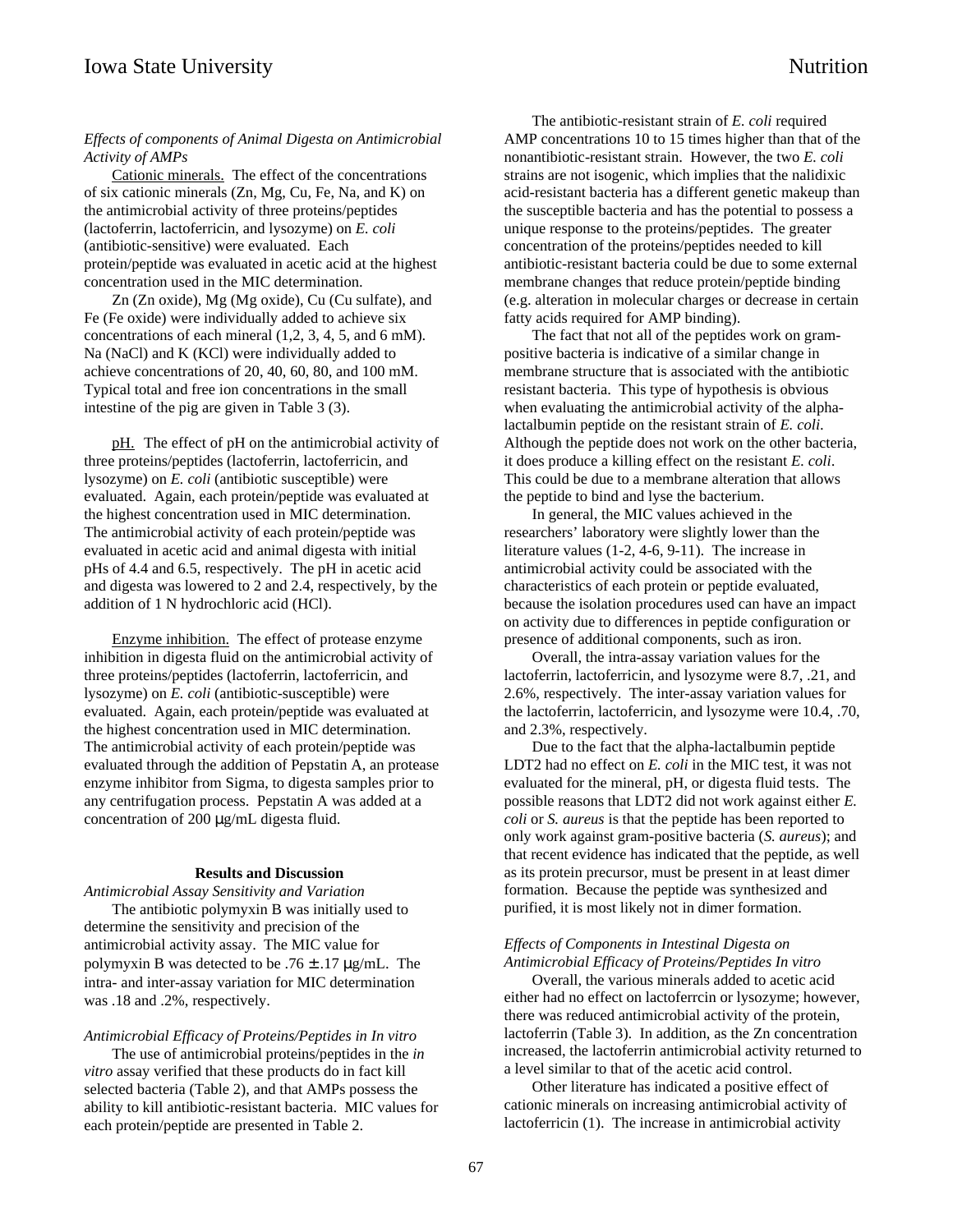that Bellamy et al. (1) discusses could be due to the fact that proteins/peptides are drawn to the cation/anion charges of certain minerals.

Upon exposing the peptides to a pH of 2 (similar to that of the stomach), the activity of the proteins/peptides was reduced to approximately 67% of that of a pH of 7 (Table 4). This response would be expected, because the lowering of the pH should alter the charges on various amino acids, which would change the proteins/peptides ability to bind bacteria. Kuwata et al. (7) demonstrates that lactoferrin can survive the pH of the human stomach; however, lactoferrin is cleaved by digestive enzymes during this process. Since some of the lactoferrin and its activity is retained in the study, one would assume that the disulfide bridges aid in preventing the proteins/peptides from becoming denatured when exposed to a lower pH.

The addition of the antimicrobial proteins/peptides to digesta fluid created antimicrobial activity greater (up to twice as great) than the values given in Table 2 (Table 5). However, digesta fluid without the addition of AMPs had no antimicrobial activity.

One would expect the increase in activity with a protein that would be degraded into its more active peptide through pepsin and trypsin cleavage; however, this increase in antimicrobial activity was also associated with the peptides which have already been cleaved. The increase antimicrobial activity would indicate that there are additional factors within the digesta fluid (possibly other trace minerals or a synergistic effect with a combination of minerals, digesta peptides not filtered out) that enhance the antimicrobial activity of the proteins/peptides.

The inhibition of digestive enzymes did not alter the increase in protein/peptide activity compared with the activity of these products in untreated digesta fluid. This result would support the previous comment in that the change in activity is not entirely due to an enzymatic cleaving of the protein that would result in higher antimicrobial activity.

Because the addition of selected minerals did not affect the antimicrobial activity of these proteins/peptides, and in some cases, slightly decreased activity, one would assume that the increase in activity in the digesta was not associated with the mineral composition of the digesta or the respective corn-soybean meal diet the pigs were fed prior to slaughter.

The fact that the nutrient concentration of certain minerals in the digesta, digestive enzymes, and pH did not alter the antimicrobial activity in the *in vitro* studies indicates that other factors likely are contributing to the enhanced antimicrobial activity of the proteins/peptides in animal digesta.

In conclusion, the antimicrobial radial diffusion assay has been shown to be a highly sensitive and precise assay for evaluated antimicrobial activity with low intra- and inter-assay variation. Furthermore, natural

proteins/peptides from milk and eggs have been shown to elicit antimicrobial activity against antibiotic-susceptible and -resistant bacteria both in acetic acid and digesta fluid media.

## **Acknowledgments**

The authors wish to express their appreciation to the National Pork Producers and Iowa State University Nutritional Science Council for partial funding of this project, Dr. Lehrer (UCLA-Center for Health) for the provision of the radial diffusion assay procedure, and to Dr. Thad Stanton (USDA/ARS/National Animal Disease Center, Ames, IA) for providing the facilities to analyze the proteins/peptides, as well as, his microbiology expertise.

#### **References**

- 1. Bellamy, W., M. Takase, H. Wakabayashi, K. Kawase, and M. Tomita. 1992. Antibacterial spectrum of lactoferricin B, a potent bactericidal peptide derived from the N-terminal region of bovine lactoferrin. J. Appl. Bacteriol. 73: 472–479.
- 2. Dionysius, D. A. and J. M. Milne. 1997. Antibacterial peptides of bovine lactoferrin: purification and characterization. J. Dairy Sci. 80: 667–674.
- 3. Dintzis, F. R., J. A. Laszlo, T. C. Nelsen, F. L. Baker, and C. C. Calvert. 1995. Free and total ion concentrations in pig digesta. J. An. Sci. 73: 1138–1146.
- 4. Ganz, T., M. E. Selsted, and R. I. Lehrer. 1990. Defensins. Eur. J. Haematol. 44: 1–8.
- 5. Hancock, R. E. 1997. Peptide antibiotics. Lancet 349: 418–422.
- 6. Jones, E. M., A. Smart, G. Bloomberg, L. Burgess, and M. R. Miller. 1994. Lactoferricin, a new antimicrobial peptide. J. Appl. Bacteriol. 77: 208**–**214.
- 7. Kuwata, H., T. T. Yip, M. Tomita, and T. W. Hutchens. 1998. Direct evidence of the generation in human stomach of an antimicrobial peptide domain (lactoferricin) from ingested lactoferrin. Biochim Biophys Acta. 1429: 129–141.
- 8. Lehrer, R. I., M. Rosnman, S. S. Harwig, R. Jackson, and P. Eisenhauer. 1991. Ultrasensitive assays for endogenous antimicrobial polypeptides. Immunol. Methods 137: 167–173.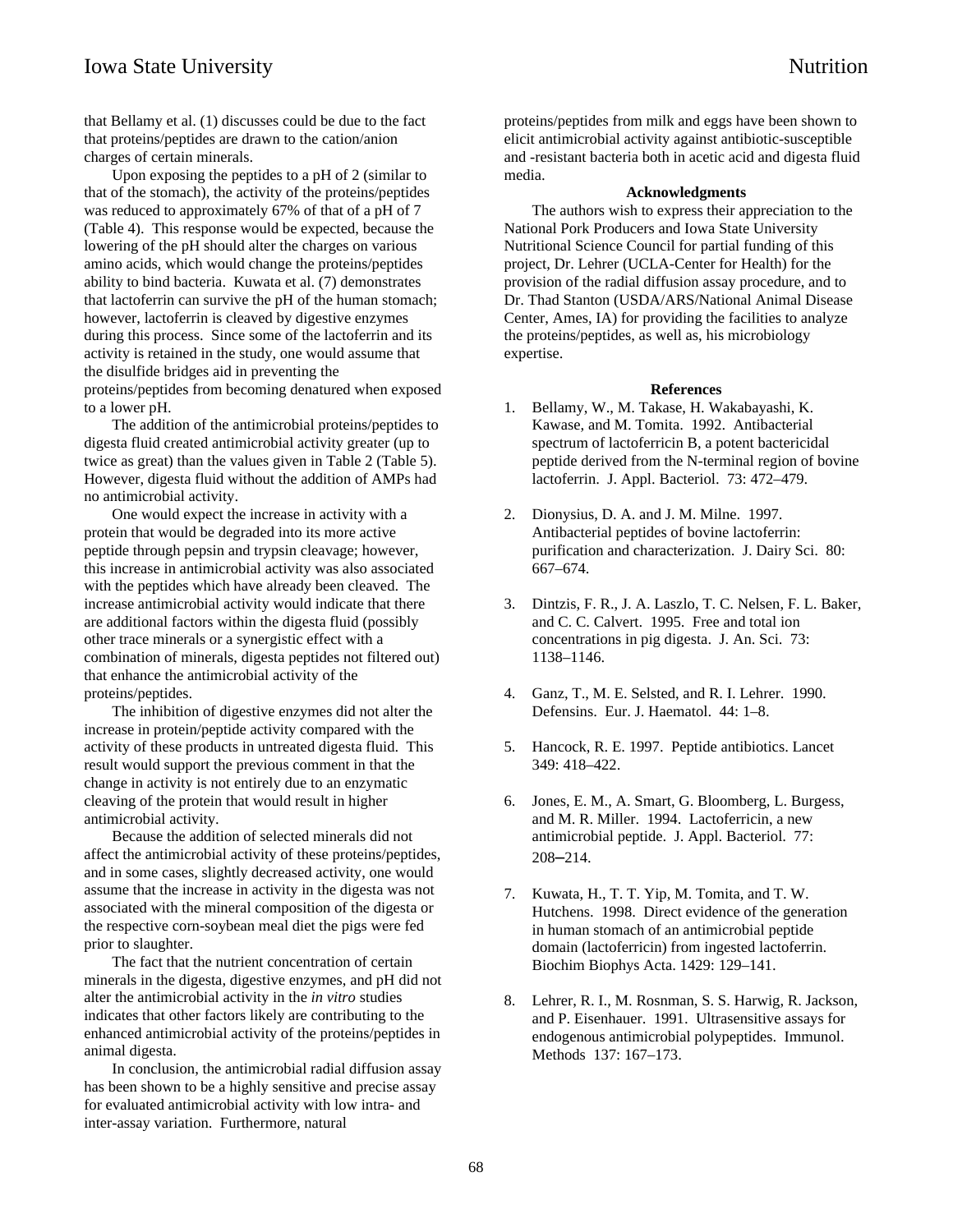- 9. Pellegrini, A., U. Thomas, N. Bramaz, P. Hunziker, and R. von Fellenberg. 1999. Isolation and identification of three bactericidal domains in the bovine α-lactalbumin molecule. Biochim. Biophys. Acta 1426: 439–448.
- 10. Porter, E. M., E. van Dam, V. Valor, and T. Ganz. 1997. Broad-spectrum antimcirobial activity of human intestinal defensin 5. Infect. Immun. 65: 2396–2401.
- 11. Wong, C. W., A. H. Liu, G. O. Regester, G. L. Francis, and D. L. Watson. 1997. Influence of whey and purified whey proteins on neutrophil functions in sheep. J. Dairy Res. 64(2): 281**–**288.
- 12. Yamauchi, K., M. Tomita, T. J. Giehl, and R. Ellison III. 1993. Antibacterial activity of lactoferrin and a pepsin-derived lactoferrin peptide fragment. Infect. Immun. 61: 719–728.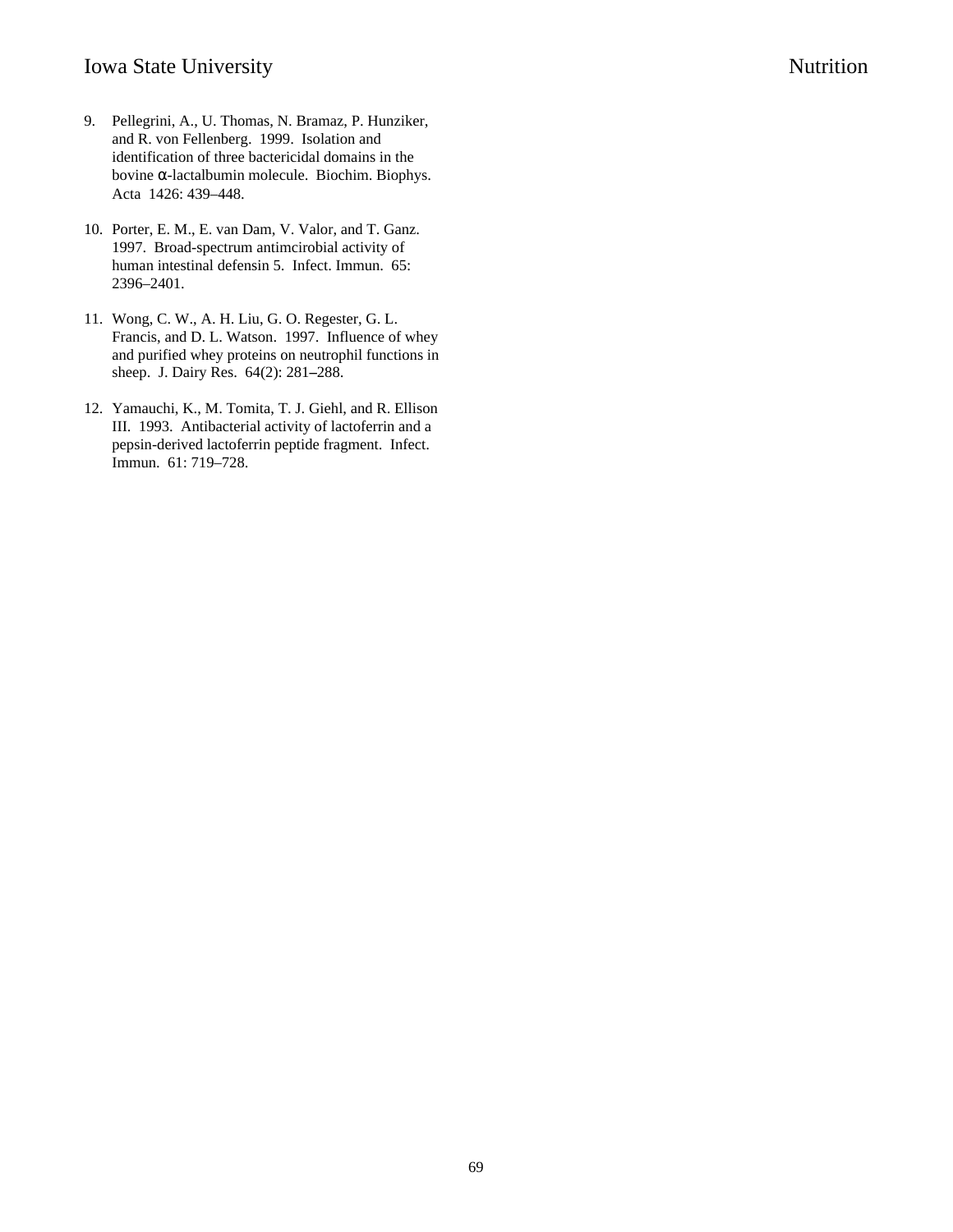| Protein/Peptide/Antibiotic | Concentration<br>$(\mu g/mL)$ |
|----------------------------|-------------------------------|
|                            |                               |
| Lactoferrin                | 3000                          |
|                            | 1500                          |
|                            | 750                           |
|                            | 375                           |
|                            | 188                           |
| Lactoferricin              | 100                           |
|                            | 50                            |
|                            | 25                            |
|                            | 12.5                          |
|                            | 6.25                          |
| Lysozyme                   | 500                           |
|                            | 250                           |
|                            | 125                           |
|                            | 62.5                          |
|                            | 31.25                         |
| Alpha-lac. LDT2            | 100                           |
|                            | 50                            |
|                            | 25                            |
|                            | 12.5                          |
|                            | 6.25                          |
| Polymyxin B                | 2400                          |
|                            | 1200                          |
|                            | 600                           |
|                            | 300                           |
|                            | 150                           |

**Table 1. Concentration (**µ**g/mL) of each protein/peptide used for analysis of antimicrobial assay variation and sensitivity.**

**Table 2. Minimum inhibitory concentrations (MIC,** µ**g/mL) of an antibiotic and antimicrobial proteins/peptides** *in vitro***.**

|                                 | <b>Antibiotic</b>                       | <b>Antibiotic</b>                               |                                              |                                                |                        | <b>Natural Proteins/Peptides</b>                           |  |  |  |  |
|---------------------------------|-----------------------------------------|-------------------------------------------------|----------------------------------------------|------------------------------------------------|------------------------|------------------------------------------------------------|--|--|--|--|
| <b>Bacteria</b>                 | <b>Status</b>                           | <b>Polymyxin B</b>                              | Lactoferrin                                  | Lactoferricin                                  | LDT <sub>2</sub>       | Lysozyme                                                   |  |  |  |  |
| E. coli<br>E. coli<br>S. aureus | Susceptible<br>Resistant<br>Susceptible | $.76 \pm .17$<br>$.76 \pm .18$<br>$.90 \pm .20$ | $6.4 \pm 1.2$<br>$100 \pm 13.1$<br>No effect | $2.15 \pm .34$<br>$20 + 2.2$<br>$2.10 \pm .34$ | No effect<br>No effect | $7.06 + .68$<br>$250 \pm 18.6$ $100 \pm 15.3$<br>No effect |  |  |  |  |

Range tested found to be linear.

Mean of 12 samples ± SEM.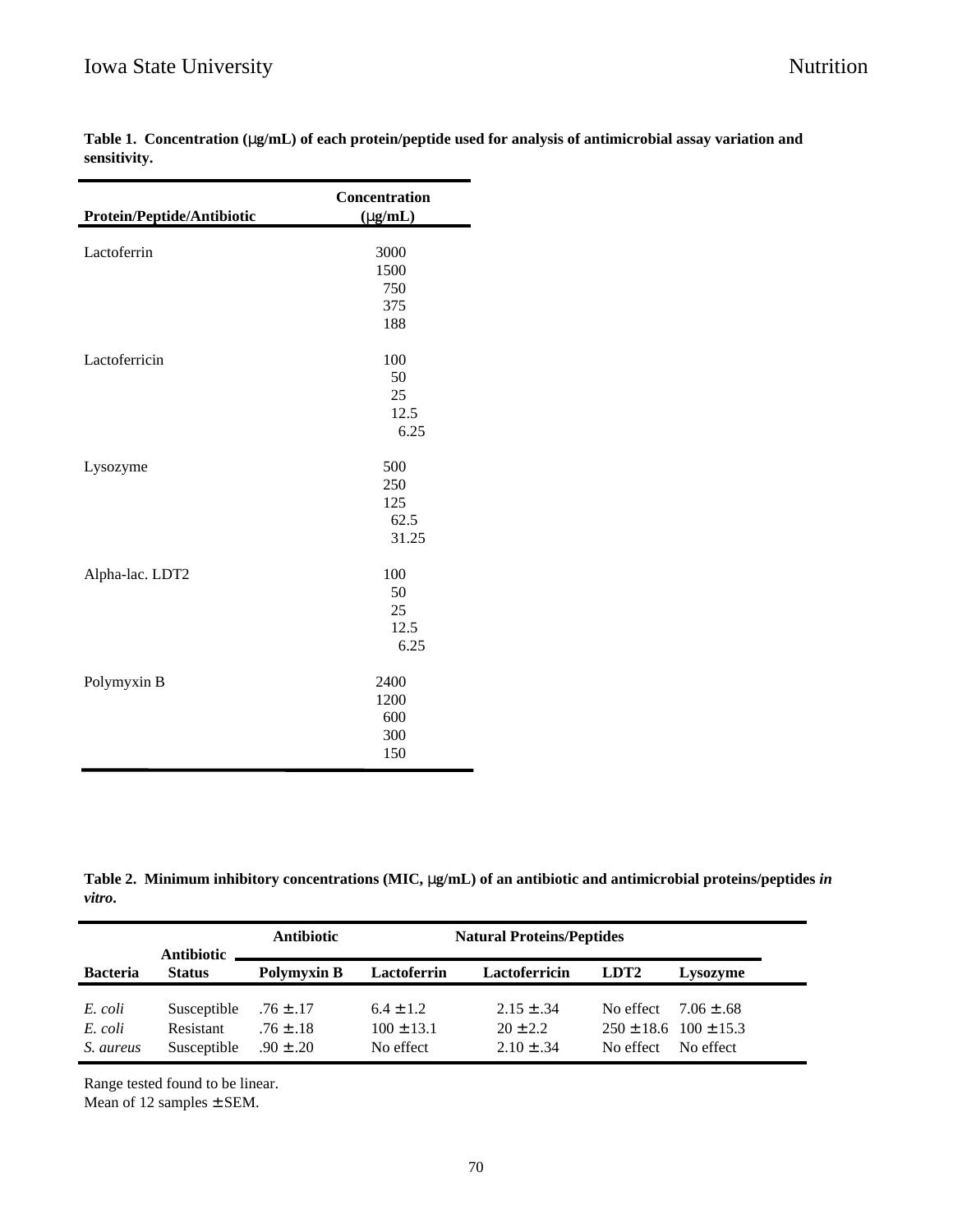# Iowa State University Nutrition

| Table 3. Effects of mineral concentrations on antimicrobial activity of proteins/peptides. Values reported as diameter |  |
|------------------------------------------------------------------------------------------------------------------------|--|
| of clearing expressed in units $(0.1 \text{ mm} = 1 \text{ U})$ with standard errors.                                  |  |

|                                | Mineral (mM)            |                 | Lactoferrin              | Lactoferricin               | Lysozyme                    |
|--------------------------------|-------------------------|-----------------|--------------------------|-----------------------------|-----------------------------|
| Acetic acid                    | <b>Total in digesta</b> | Free in digesta | $(3,000 \mu g/mL)$       | $(50 \mu g/mL)$             | $(250 \mu g/mL)$            |
| Acetic acid control            |                         |                 | $360 \pm 21$             | $550 \pm 19$                | $580 \pm 33$                |
| Zn                             | .710                    | .11             |                          |                             |                             |
| $\mathbf{1}$                   |                         |                 | $140 \pm 10$             | $50\pm0$                    | $650\pm0$                   |
| $\overline{\mathbf{c}}$        |                         |                 | $200\pm0$                | $530 \pm 30$                | $650\pm0$                   |
| 3                              |                         |                 | $275 \pm 25$             | $530\pm10$                  | $600\pm50$                  |
| $\overline{\mathcal{L}}$       |                         |                 | $290\pm10$               | $510 \pm 10$                | $600 \pm 50$                |
| 5                              |                         |                 | $335 \pm 25$             | $510\pm0$                   | $570 \pm 30$                |
| $\sqrt{6}$                     |                         |                 | $310 \pm 10$             | $525\pm5$                   | $585 \pm 35$                |
| Mg                             | 15.7                    | 6.4             |                          |                             |                             |
| $\mathbf{1}$                   |                         |                 | $125 \pm 5$              | $515 \pm 5$                 | $510 \pm 40$                |
| $\overline{\mathbf{c}}$        |                         |                 | $205 \pm 5$              | $540\pm0$                   | $570 \pm 70$                |
| 3                              |                         |                 | $245 \pm 5$              | $530\pm0$                   | $640\pm0$                   |
| $\overline{\mathbf{4}}$        |                         |                 | $335 \pm 55$             | $555\pm5$                   | $645 \pm 95$                |
| 5                              |                         |                 | $305 \pm 5$              | $555\pm5$                   | $705 \pm 25$                |
| 6                              |                         |                 | $310\pm10$               | $530\pm10$                  | $665 \pm 15$                |
| Fe                             | 2.33                    | $.02\,$         |                          |                             |                             |
| $\mathbf{1}$                   |                         |                 | $50 \pm 15$              | $555\pm5$                   | $645 \pm 5$                 |
| $\overline{c}$                 |                         |                 | $50\pm10$                | $530 \pm 10$                | $655\pm5$                   |
| 3                              |                         |                 | $155 \pm 5$              | $545 \pm 5$                 | $640\pm0$                   |
| $\overline{\mathcal{L}}$       |                         |                 | $145 \pm 5$              | $560 \pm 0$                 | $625 \pm 5$                 |
| 5                              |                         |                 | $120 \pm 0$              | $565 \pm 15$                | $625 \pm 5$                 |
| 6                              |                         |                 | $145 \pm 15$             | $565 \pm 5$                 | $635 \pm 5$                 |
|                                |                         |                 |                          |                             |                             |
| Ca                             | 46.1                    | 5.2             | $145 \pm 5$              | $540\pm0$                   | $575 \pm 25$                |
| $\mathbf{1}$<br>$\overline{c}$ |                         |                 | $150 \pm 10$             | $565 \pm 15$                | $550 \pm 20$                |
| 3                              |                         |                 | $155 \pm 5$              | $555 \pm 5$                 | $625 \pm 25$                |
| $\overline{\mathcal{L}}$       |                         |                 | $145 \pm 5$              | $530 \pm 10$                | $615 \pm 35$                |
| 5                              |                         |                 | $150\pm0$                | $560 \pm 10$                | $650 \pm 50$                |
| $\sqrt{6}$                     |                         |                 | $170 \pm 10$             | $555 \pm 5$                 | $660 \pm 10$                |
|                                |                         |                 |                          |                             |                             |
| NaCl <sup>a</sup>              | 138                     | 116.8           |                          |                             |                             |
| 20                             |                         |                 | $100\pm0$                | $530 \pm 10$                | $625 \pm 25$                |
| 40                             |                         |                 | $85 \pm 15$              | $545 \pm 5$                 | $540 \pm 10$                |
| 60<br>80                       |                         |                 | $90 \pm 0$<br>$95 \pm 5$ | $525 \pm 5$                 | $560 \pm 10$                |
| 100                            |                         |                 | $100 \pm 0$              | $555 \pm 5$<br>$530 \pm 10$ | $545 \pm 5$<br>$565 \pm 15$ |
|                                |                         |                 |                          |                             |                             |
| KCl <sup>a</sup>               | 30.4                    | 26.7            |                          |                             |                             |
| 20                             |                         |                 | $120 \pm 10$             | $535 \pm 10$                | $540 \pm 25$                |
| 40                             |                         |                 | $90 \pm 15$              | $550 \pm 5$                 | $580 \pm 15$                |
| 60                             |                         |                 | $100 \pm 10$             | $540 \pm 10$                | $560 \pm 10$                |
| 80                             |                         |                 | $110 \pm 5$              | $545 \pm 15$                | $555 \pm 0$                 |
| 100                            |                         |                 | $95 \pm 0$               | $550 \pm 10$                | $550 \pm 5$                 |

<sup>a</sup> NaCl and KCl levels for digesta are reported as Na and K ions, not the salt concentrations

Values reported as means ± SEM.